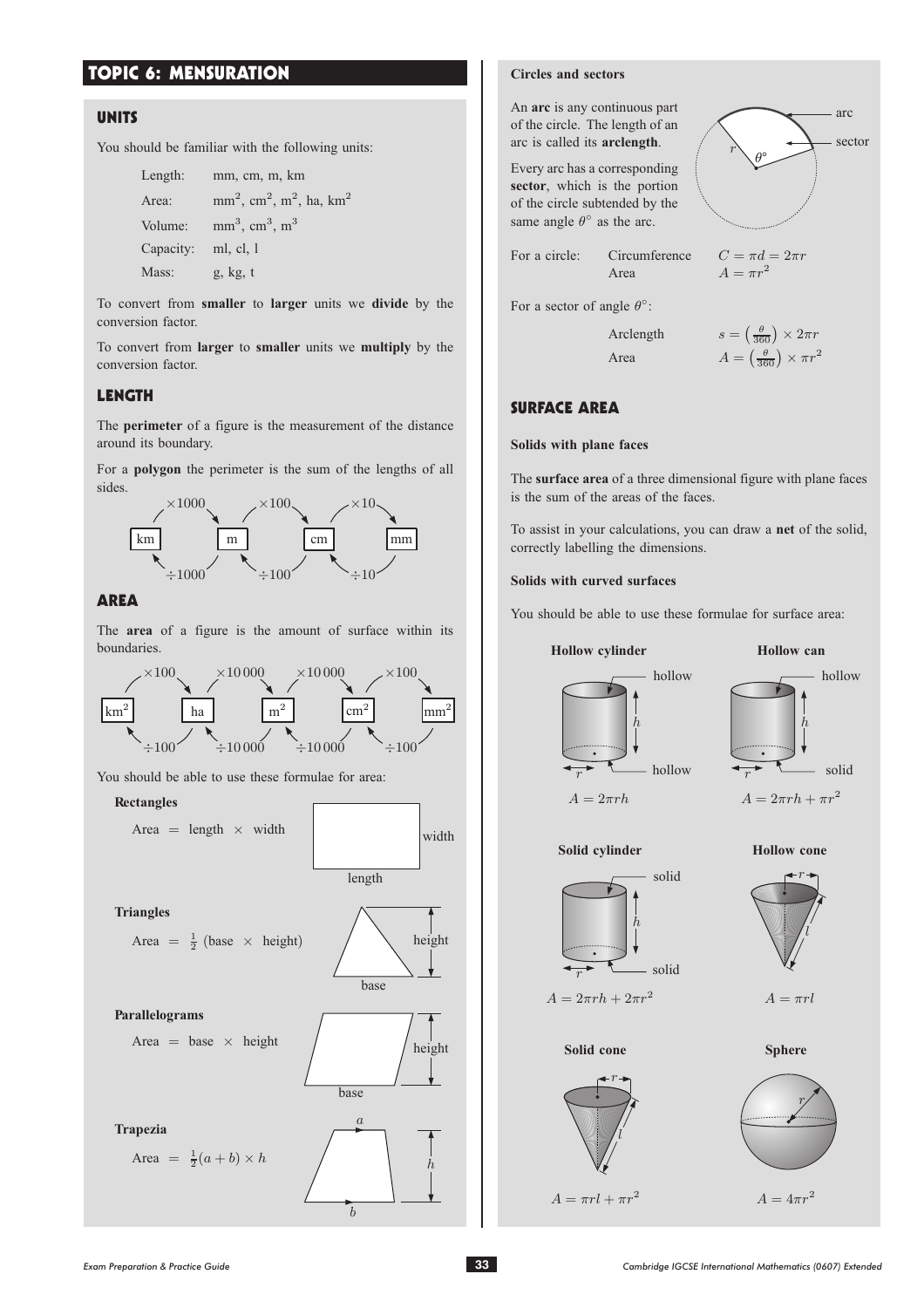# VOLUME

### The **volume** of a solid is the amount of space it occupies.



You should be able to use these formulae for volume:

#### **Solids of uniform cross-section**



Volume of uniform solid  $=$  area of end  $\times$  height

#### **Pyramids and cones**



Volume of a pyramid or cone =  $\frac{1}{3}$  (area of base  $\times$  height)

#### **Spheres**





You can find the volumes of compound solids by separating the solid into sections like those above.

# **CAPACITY**

The **capacity** of a container is the quantity of fluid or gas required to fill it.





 $1 \text{ ml} = 1 \text{ cm}^3$ 1 litre  $\equiv 1000$  cm<sup>3</sup>  $1 \text{ k} = 1000$  litres  $= 1 \text{ m}^3$ 

## **MASS**

The **mass** of an object is the amount of matter in it.



# SKILL PRACTICE

- 1 Convert:
	-
	- **a** 72 mm to cm **b** 5.8 m to mm<br>**c** 9.75 km to m **d** 28 000 000 cm
		- d  $28000000$  cm to km.
- 2 Kevin counts the light poles on the footpath as he walks to school. Kevin walks 2:4 km, and counts 80 light poles. How far is it between each light pole?
- 3 Find the perimeter of:



- 4 Convert:
	- **a**  $44 \text{ mm}^2$  to cm<sup>2</sup> **b** 0.059 ha to cm<sup>2</sup><br>**c**  $21.85 \text{ ha to km}^2$  **d** 0.000 0062 km<sup>2</sup>
		-
	- **c** 21.85 ha to km<sup>2</sup> **d** 0.000 006 2 km<sup>2</sup> to mm<sup>2</sup><br>**e** 360 m<sup>2</sup> to cm<sup>2</sup> **f** 39.500 m<sup>2</sup> to ha. **f** 39.500 m<sup>2</sup> to ha.
- 5 A rectangle is 3.2 m by 2.4 m and has the same perimeter as a square. Find the length of the sides of the square.
- 6 The base area of a box of stickers is 85 cm<sup>2</sup>. How many of these boxes will fit in one layer of a pallet of area  $1.36 \text{ m}^2$ ?
- **7** Find a formula for the perimeter  $P$  of:



8 A circle has area  $36.4 \text{ m}^2$ . Find:<br>a its radius



9 Find the area of the following:



- 10 Find the surface area of:
	- a a cube with sides 16 cm
	- **b** a cuboid 36 mm  $\times$  48 mm  $\times$  21 mm.

11 Convert:

- $a$  3.71 litres into cl
- **b**  $58\,215$  ml into litres.
- 12 Calculate the length of guard rail needed to construct a safety fence for the following viewing platform:

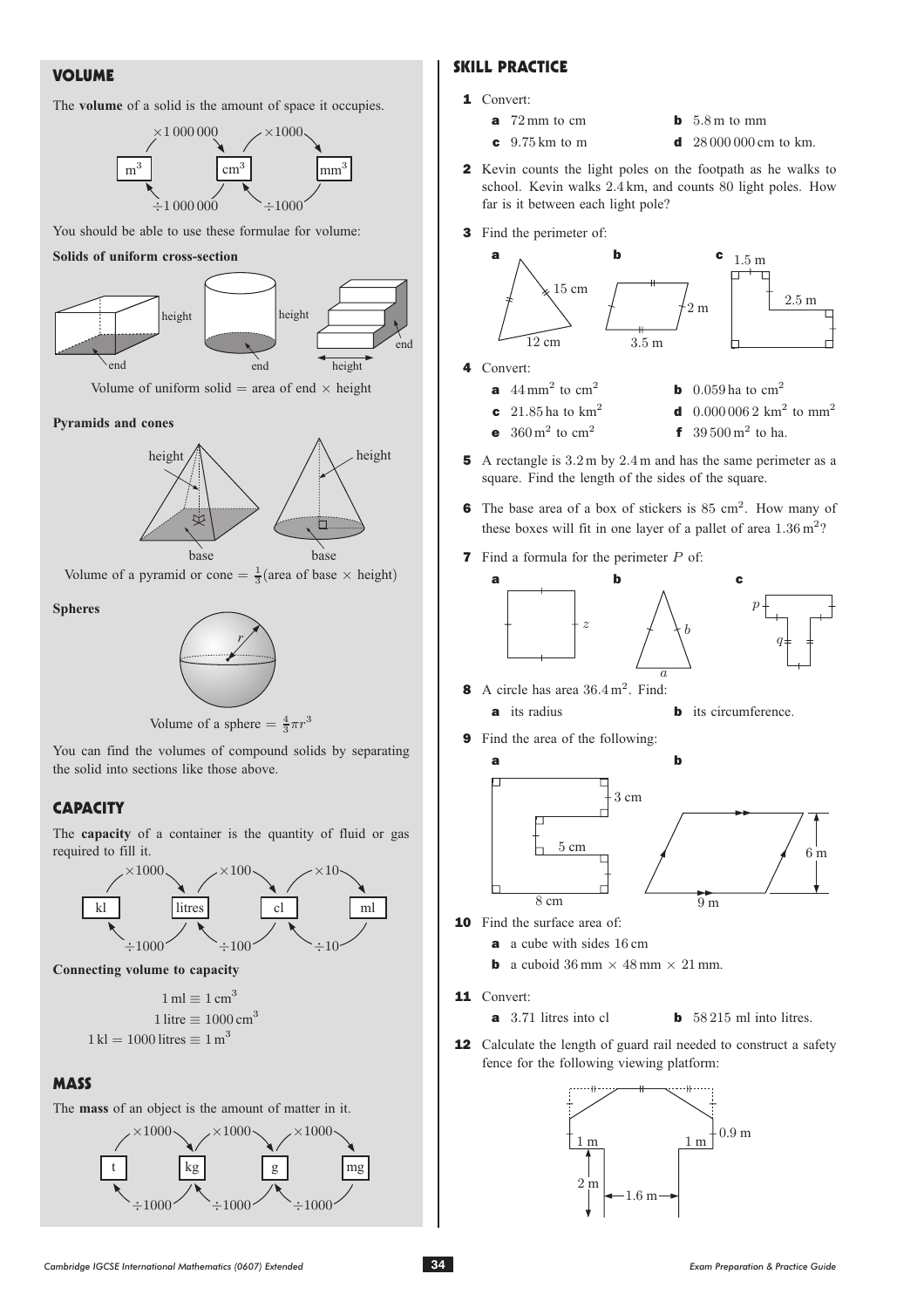- **13** Find the area of a kite whose diagonals have lengths 40 cm and 70 cm.
- 14 Find the surface area of: a b 110 cm 230 cm 35 mm 42 mm
- 15 Find the perimeter and area of the following figures:



- **16** Convert the following:
	- **a**  $7.25 \text{ m}^3$  to  $\text{cm}^3$
	- **b** 2 900 000 000 mm<sup>3</sup> to m<sup>3</sup>
	- **c**  $2500 \text{ cm}^3$  to mm<sup>3</sup>.
- **17** A chef uses 75 ml of milk in each serve of mashed potatoes. He makes an average of 235 serves each week. How many litres of milk does he use?
- 18 Adrian's new garage has the dimensions shown. Find the surface area of sheet metal required for the walls and roof.



**19** A sector has radius  $4 \text{ cm}$  and angle  $250^\circ$ . Find its area.



21 Find the surface area of these solids:



22 A television cabinet has the dimensions shown. Find:



- **a** the area of its top
- **b** the total surface area of its four sides.
- **23** 40 mm<sup>3</sup> of copper is required to make a single resistor. How many resistors can be made with 1000 cm<sup>3</sup> of copper?
- **24** The engine of a 500 cc motorbike holds 500 cm<sup>3</sup> of fuel-air mixture. Express this quantity in litres.
- 25 Find the perimeter and area of this figure:



- <sup>26</sup> When full, a blow-up beach ball has diameter 36 cm. Find the surface area of rubber needed to make 200 of these balls.
- 27 Find the volume of the following:



29 A circular pie with radius 8.5 cm is served on a square plate with sides 21 cm long. What proportion of the area of the plate does the pie cover?